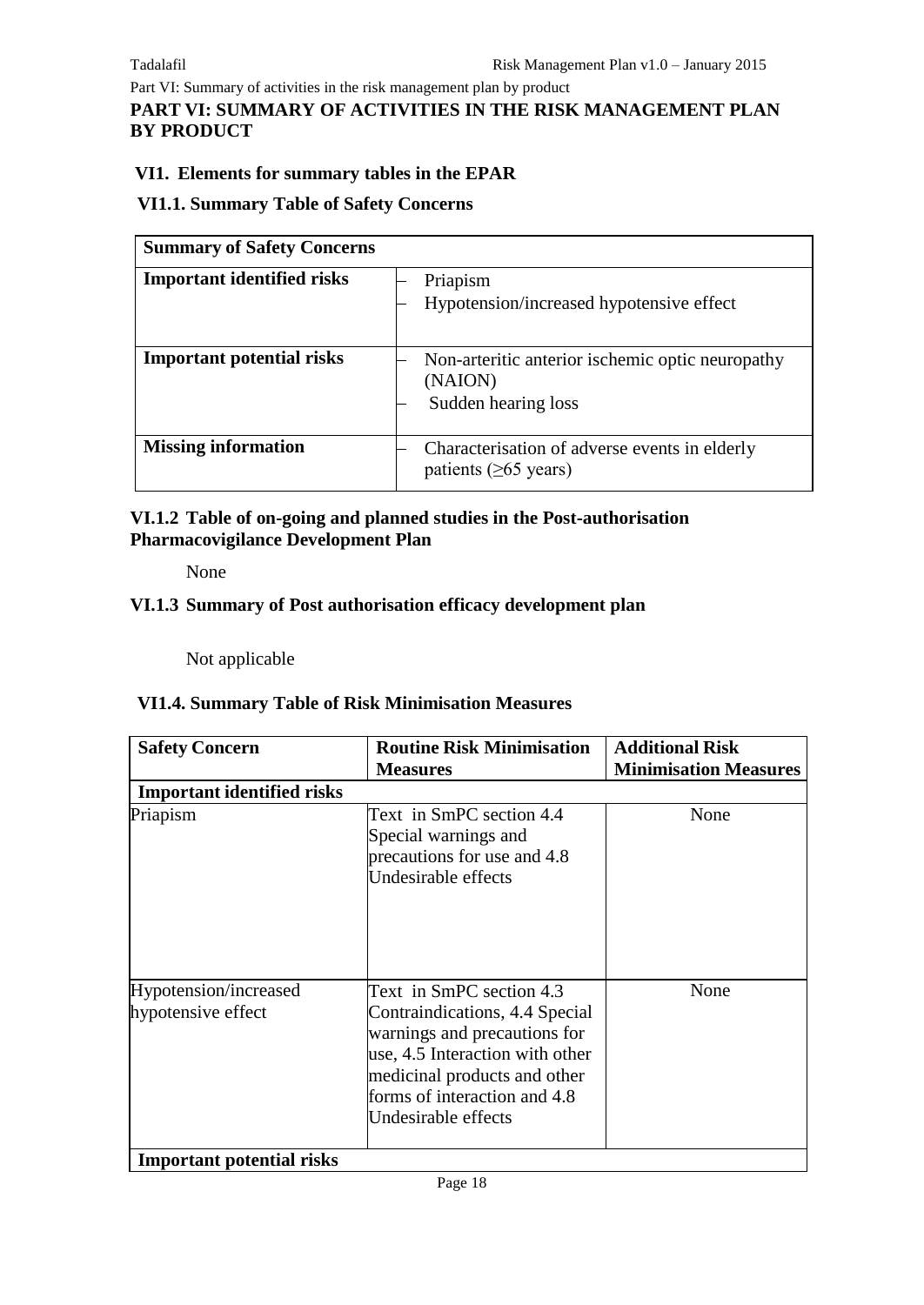| Non-arteritic anterior         | Part VI: Summary of activities in the risk management plan by product<br>Text in SmPC Section 4.3<br>None |      |
|--------------------------------|-----------------------------------------------------------------------------------------------------------|------|
| ischemic optic                 | Contraindications, 4.4 Special                                                                            |      |
| neuropathy (NAION)             | warnings and precautions for                                                                              |      |
|                                | use and 4.8 Undesirable effects                                                                           |      |
| Sudden hearing loss            | Text in SmPC Section 4.8                                                                                  | None |
|                                | Undesirable effects                                                                                       |      |
|                                |                                                                                                           |      |
|                                |                                                                                                           |      |
| <b>Missing information</b>     |                                                                                                           |      |
| Characterisation of            | Text in SmPC Section 4.8                                                                                  | None |
| adverse events in              | Undesirable effects and 5.2                                                                               |      |
| elderly patients ( $\geq 65$ ) | Pharmacokinetic properties                                                                                |      |
| years)                         |                                                                                                           |      |

## **VI2. Elements for a public summary**

## **VI2.1. Overview of Disease Epidemiology**

Erectile dysfunction (ED) is the inability to attain and maintain an erection sufficient for satisfactory sexual performance. Although a benign disorder, it can have a significant impact on the quality of life of sufferers, partners and families. It is important also to consider the physical and psychosocial health of the sufferer. Patients should be properly assessed and investigated before embarking on treatment. The incidence and prevalence is high worldwide. The first large-scale community study - the Massachusetts Male Ageing Study - showed that 52% of men (aged 40 to 70 years) were affected at some time (mild 17%; moderate 25%; severe 10%). A Cologne study reported that ED was the most prevalent of the male sexual dysfunctions (prevalence age 30 to 80 years) at 19.2% as compared to 31% for all types of male sexual dysfunction. This study equates to about 26 new cases annually per 1,000 men. Whichever study, country or methodology is used, this is clearly a significant condition likely to present regularly to a GP on average between 1 and 4 times per month. Significant media interest has led more men to seek help for ED. There is in all studies a steep age-related increase. The Cologne study found that of men aged 30-80 years, the prevalence rose from 2.3% at age 30 to 53.4% at age 80. Only about 10-20% of patients with erectile dysfunction are believed to have a solely psychogenic cause but psychogenic factors are often present in those who are diagnosed as having a physical cause.<sup>1,2</sup>

## **VI2.2. Summary of Treatment Benefits**

-

Tadalafil Aurovitas, Tadalafil Glob, Tadalafil Arrow or Tadalafil is indicated for the following

• Treatment of erectile dysfunction in adult males.

<sup>&</sup>lt;sup>1</sup> Guidelines on Male Sexual Dysfunction: Erectile dysfunction and premature ejaculation, European Association of Urology (2013)

<sup>2</sup> San Martin C, Simonelli C, Sonksen J, et al; Perceptions and opinions of men and women on a man's sexual confidence and its relationship to ED: results of the European Sexual Confidence Survey. Int J Impot Res. 2012 Nov-Dec; 24(6):234-41. doi: 10.1038/ijir.2012.23. Epub 2012 Jun 21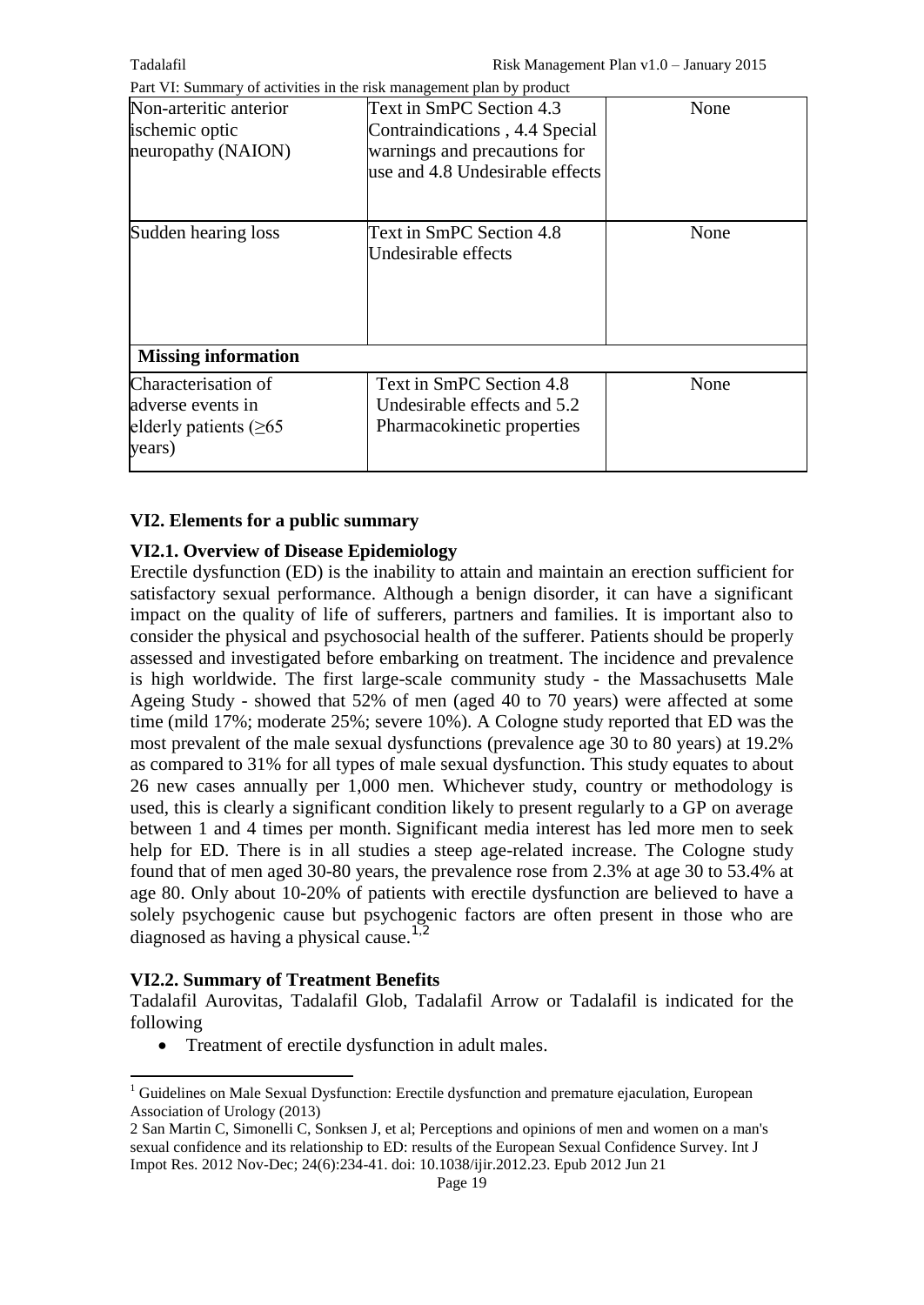Part VI: Summary of activities in the risk management plan by product

In order for tadalafil to be effective, sexual stimulation is required.

Tadalafil is not indicated for use by women

# **VI2.3. Unknowns Relating to Treatment Benefits**

There are no unknowns relating to treatment benefits that the MAH is aware of.

## **VI2.4. Summary of Safety Concerns**

| <b>Important Identified Risks</b> |                                             |                               |
|-----------------------------------|---------------------------------------------|-------------------------------|
| <b>Risk</b>                       | <b>What is Known</b>                        | <b>Preventability</b>         |
| Priapism                          | Patients who experience erections           | should<br>inform<br>Patient   |
|                                   | lasting 4 hours or more should be           | their doctor if they have     |
|                                   | instructed to seek immediate medical        | disorders,<br>blood<br>any    |
|                                   | assistance. If priapism is not treated      | cancer of the bone marrow     |
|                                   | immediately, penile tissue damage           | or cancer of the blood        |
|                                   | and permanent loss of potency may           | cells. The product should     |
|                                   | result.                                     | be used with caution by       |
|                                   | Tadalafil should be used with caution       | these patients.               |
|                                   | patients<br>with<br>anatomical<br>in        |                               |
|                                   | deformation of the penis (such as           | Physician supervision and     |
|                                   | angulation, cavernosal fibrosis or          | care.                         |
|                                   | Peyronie's disease), or in patients         |                               |
|                                   | who have conditions which may               |                               |
|                                   | predispose them to priapism (such as        |                               |
|                                   | sickle<br>cell<br>anaemia,<br>multiple      |                               |
|                                   | myeloma or leukaemia).                      |                               |
| Hypotension/increased             | In clinical studies, tadalafil was          | Patients<br>should inform     |
| hypotensive effect                | shown to augment the hypotensive            | their doctor if they are      |
|                                   | effects of nitrates. This is thought to     | taking any form of nitrate    |
|                                   | result from the combined effects of         | medicines,<br>tadalafil<br>as |
|                                   | nitrates and tadalafil on the nitric        | should not be used by         |
|                                   | $oxide/cGMP$ pathway.<br>Therefore,         | patients who are on these     |
|                                   | administration of tadalafil to patients     | medications.                  |
|                                   | who are using any form of organic           |                               |
|                                   | nitrate is contraindicated                  | Patients<br>should<br>also    |
|                                   |                                             | inform their doctor or        |
|                                   | In patients who are taking alpha1           | pharmacist if they are        |
|                                   | blockers, concomitant administration        | taking any medications        |
|                                   | of tadalafil may lead to symptomatic        | used to treat high blood      |
|                                   | hypotension in some patients. The           | pressure. A possible dose     |
|                                   | combination<br>$\sigma$<br>tadalafil<br>and | adjustment<br>of<br>these     |
|                                   | doxazosin is not recommended.               | medicines<br>be<br>may        |
|                                   |                                             | required.                     |
|                                   |                                             |                               |
|                                   |                                             | Physician supervision and     |
|                                   |                                             | care.                         |

## **Important potential risks**

| <b>Risk</b>                                                    | What is Known                                                                                                               | <b>Preventability</b> |        |    |
|----------------------------------------------------------------|-----------------------------------------------------------------------------------------------------------------------------|-----------------------|--------|----|
| Non-arteritic anterior<br>ischemic optic neuropathy<br>(NAION) | Tadalafil is contraindicated in patients who   Drug<br>have loss of vision in one eye because of   discontinued imeediately |                       | should | be |